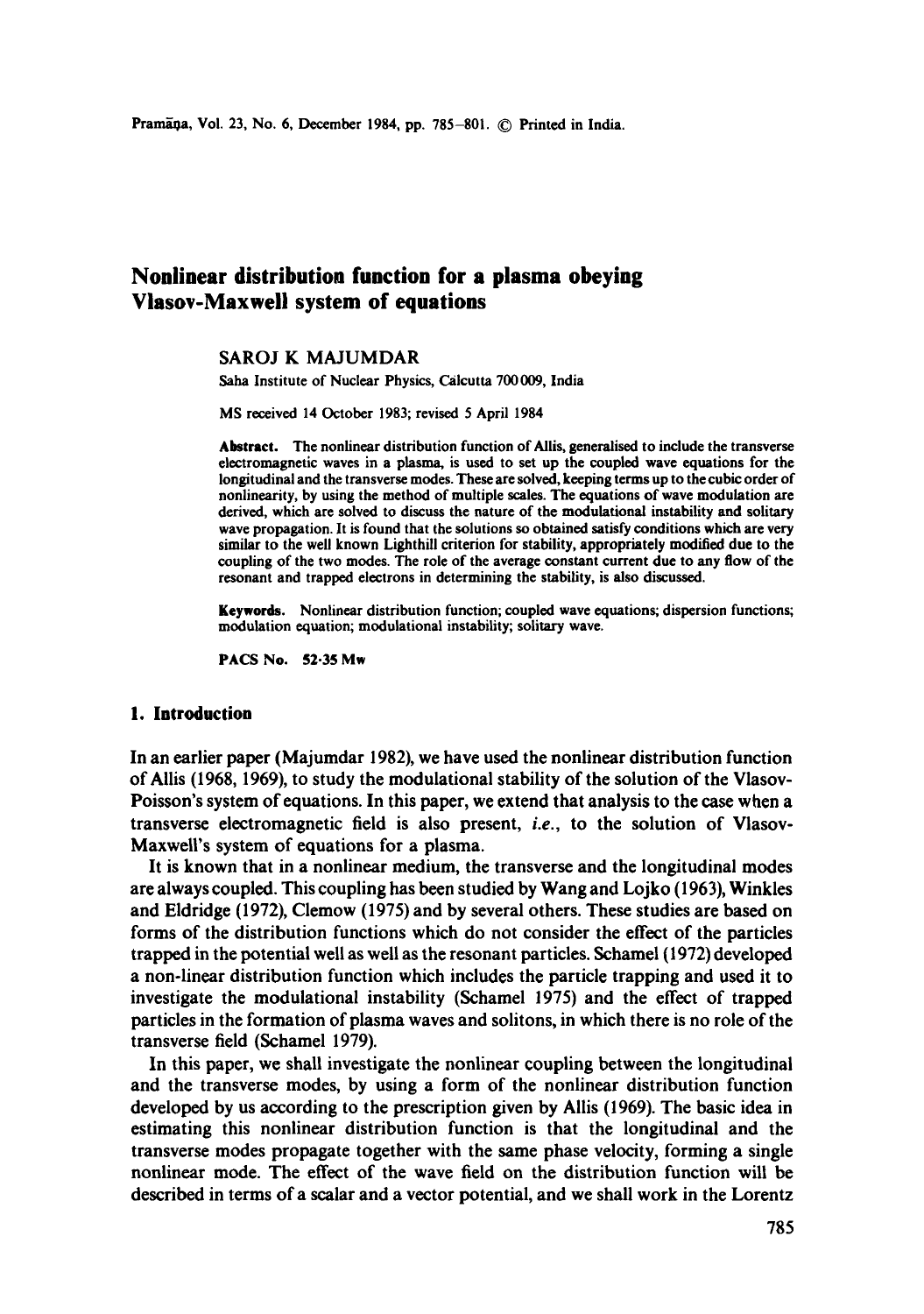gauze so that space charge effect will explicitly appear in our model. We shall use this distribution function to calculate the non-linear expressions for the charge and the current densities which will be used in the Maxwell's equations to obtain the wave equations. The coupled wave equations will then be solved by the method of multiple scales to obtain the equations of wave modulations. Finally, these modulation equations will be analysed to obtain the stability conditions and the solitary wave formation in the plasma.

## **2. The nonlinear distribution functions**

The electron distribution function is governed by the Vlasov equation,

$$
\frac{\partial f}{\partial t} + \mathbf{v} \cdot \frac{\partial f}{\partial \mathbf{r}} = \frac{e}{m} \left( \mathbf{E} + \mathbf{v} \times \mathbf{B} \right) \cdot \frac{\partial f}{\partial \mathbf{v}},\tag{1}
$$

where  $E$  and  $B$  are the electric and magnetic field of the wave in the plasma, and are described in terms of the scalar and the vector potential  $\phi$  and A:

$$
\mathbf{E} = -\nabla \phi - \frac{\partial \mathbf{A}}{\partial t},
$$
  

$$
\mathbf{B} = \nabla \times \mathbf{A}.
$$
 (2)

The field quantities satisfy the Maxwell's equations,

$$
\nabla \cdot \mathbf{E} = \frac{\rho}{\varepsilon_0}, \quad \nabla \times \mathbf{E} = -\frac{\partial \mathbf{B}}{\partial t},
$$
  

$$
\nabla \cdot \mathbf{B} = 0, \quad \nabla \times \mathbf{B} = \frac{1}{c^2} \frac{\partial \mathbf{E}}{\partial t} + \mu_0 \mathbf{j},
$$
 (3)

where  $\rho$  and j are the charge and the current densities. We assume that  $\phi$  and A are connected by the Lorentz condition

$$
\nabla \cdot \mathbf{A} + \frac{1}{c^2} \frac{\partial \phi}{\partial t} = 0.
$$
 (4)

We seek plane wave solutions of the set of equations (1) to (4) which propagate along the  $z$ -axis with phase velocity  $u$ , such that all the quantities are functions of the variable  $(z - ut)$  only. Following the prescription of Allis (1969), we have constructed the nonlinear distribution function which can be taken as the solution of the Vlasov equation (1). This distribution function is written in terms of the scalar and the vector potentials as (see appendix A):

$$
f = n_0 \left(\frac{\beta}{\pi}\right)^{3/2} \exp\left[-\beta (u + c_0)^2 - \beta (v_{\perp} - \frac{e}{m} A_{\perp})^2\right],
$$
 (5)

where 
$$
c_0^2 = w^2 + v_\perp^2 - (v_\perp - \frac{e}{m} A_\perp)^2 - \frac{2e}{m} (\phi - u A_z),
$$
 (6)

$$
\beta=\frac{m}{2kT},
$$

and 
$$
w = v_z - u,
$$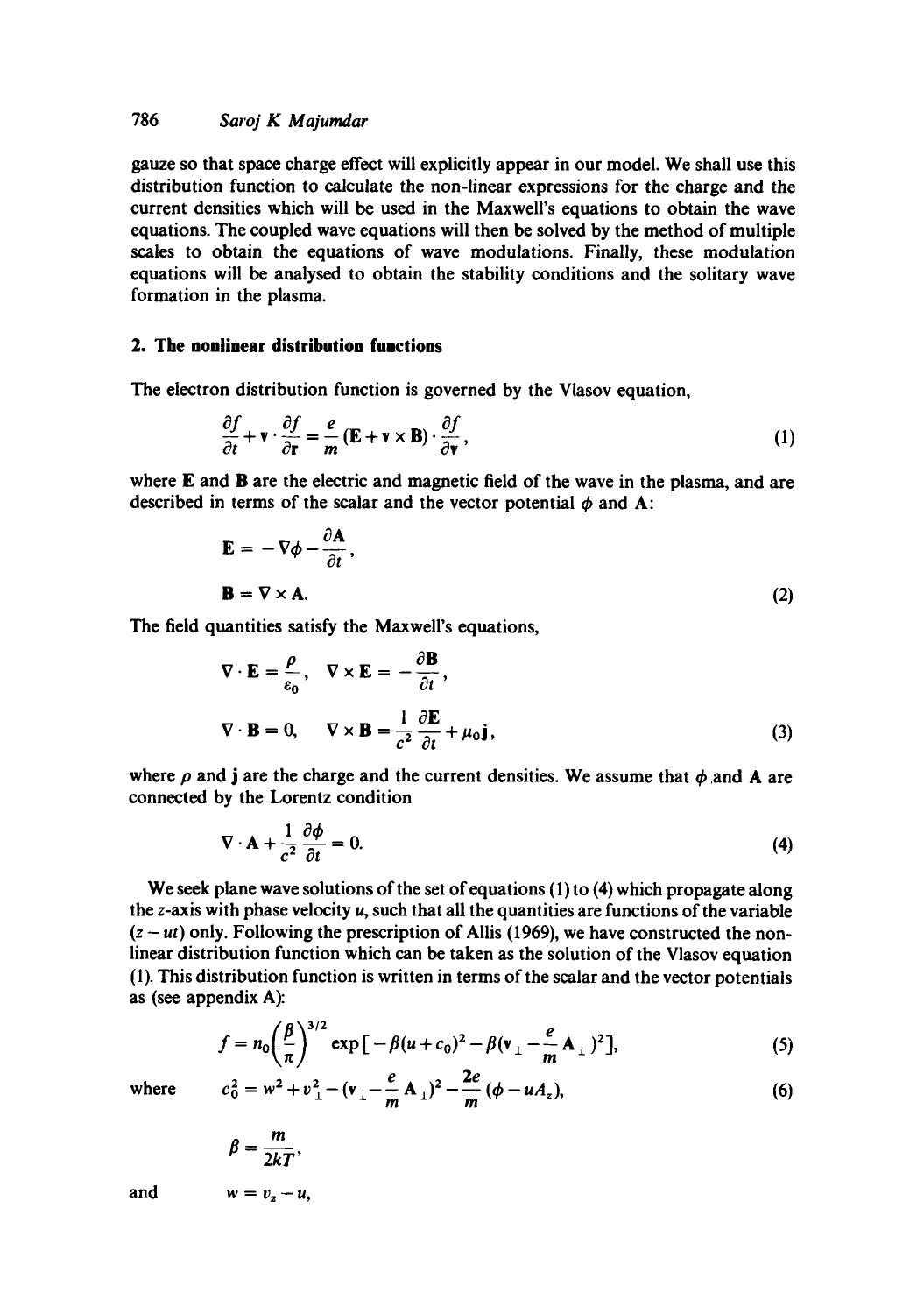is the z component of electron velocity in a frame moving with phase velocity  $u$  of the wave. The subscript  $\perp$  denotes the component perpendicular to the z axis, and the other quantities have their usual meaning. The energy constant  $c_0$  appearing in (5) plays a very important role in determining the nature of the nonlinear distribution function, and the trapping of particles in the wave potential. Let us consider the particle motion in the wave frame, and write

$$
c_0^2 = w^2 - \psi,
$$
  
(6a)  

$$
\psi = \frac{2e}{m} (\phi - uA_z) + \frac{e^2 A_{\perp}^2}{m^2} - \frac{2e}{m} A_{\perp} \cdot v_{\perp}.
$$

The phase orbits of the particles are shown in figure 1 for the simplified case of zero vector potential and zero transverse energy of the particles. We notice that  $\frac{1}{2}mc_0^2 = W$  is the total particle energy in the wave frame, and those particles, for which  $-\psi_2 < c_0^2$  $<\psi_1$  is satisfied, will be trapped by the wave,  $\psi_1$  and  $\psi_2$  being the value of  $\psi$  at the top and the bottom of the wave. The phase orbits are surfaces of constant  $c_0$ . The surfaces with  $c_0^2 > \psi_1$  represent open orbits, while  $c_0^2 < \psi_1$  represents closed orbits, which are trapped particle orbits. The point or surface  $c_0^2 = \psi_1$  thus represents a discontinuity which is really the seperatrix between the open and the closed orbits. Since by Liouville's theorem, the distribution function is a constant following a particular orbit, we see that  $f$  is oscillatory in the trapped region. The oscillation period for the inner orbits, near  $\psi_2$  is given by

$$
t_L = \frac{2\pi}{k} \left(\frac{m}{2e\phi}\right)^{1/2},
$$

which steadily increases for the outer (but within the trapped region) orbits, and ultimately goes to infinity at the separatrix (see Davidson 1972). Phase-mixing then transfers the discontinuity at  $w = 0$  to  $c_0 = \pm (\psi_1)^{1/2}$ , making the trapped distribution a function of  $c_0^2$ , rather than  $c_0$ . Thus only the symmetric part of f with respect to  $c_0$ contributes to the trapped particle distribution.

The electron density and flow in the plasma can be obtained by calculating the



**Figure 1.** Phase-orbits of the electrons for  $A_{\perp}$  and  $v_{\perp} = 0$ .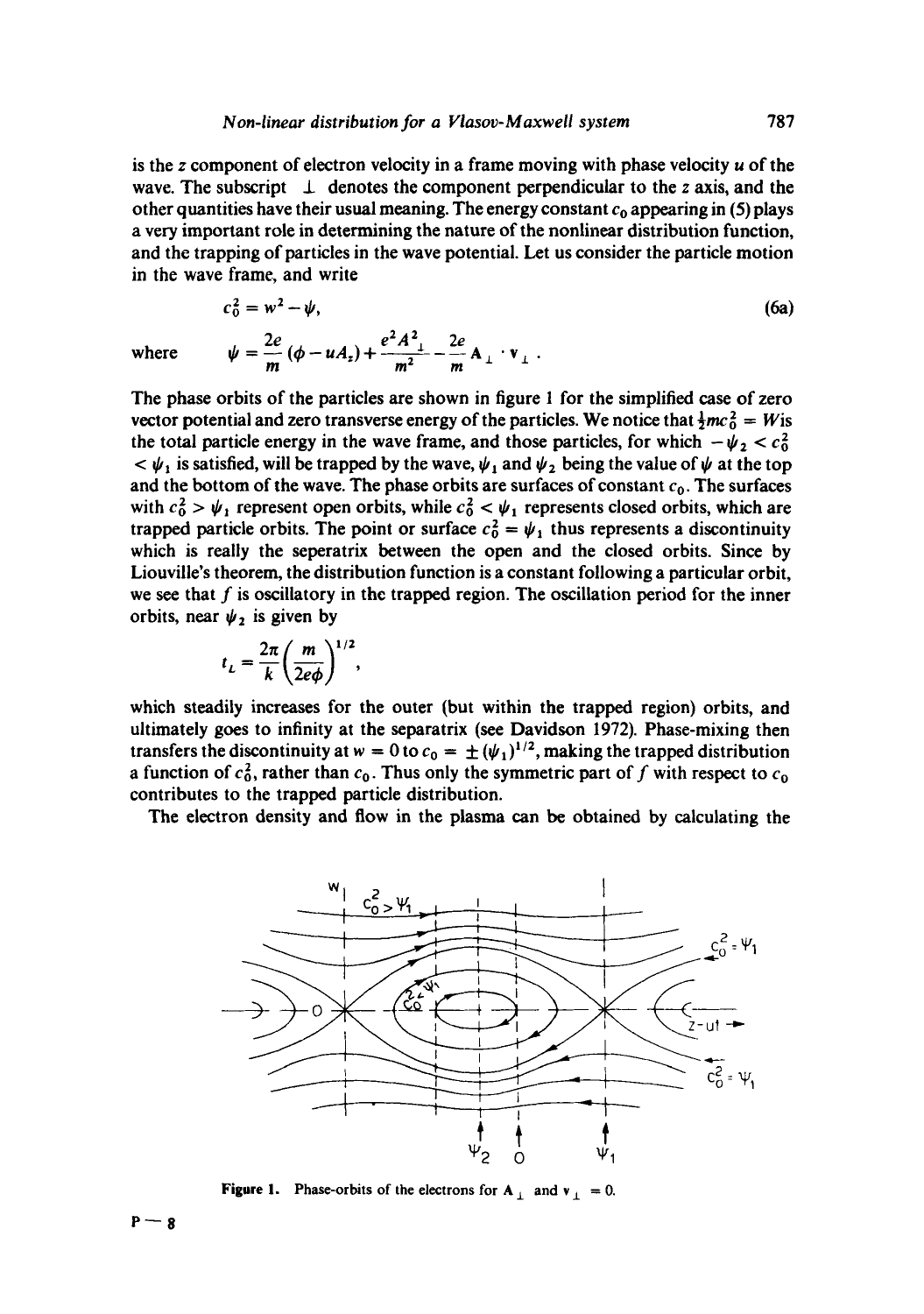velocity moments of the distribution function  $f<sub>i</sub>$ ,

Density: 
$$
n_{-} = \int f \, dv
$$
,  
Flow:  $\Gamma = \Gamma_{z} + \Gamma_{\perp}$   
 $= \int f \, v_{z} \, dv + \int f \, v_{\perp} \, dv$ .

Using (5) for  $f$ , these moments can be evaluated by following Flynn and Allis (1971). The results obtained are given below:

$$
n_{-} = n_{0} \sum_{k=0}^{\infty} \frac{(\beta u^{2})^{k}}{k!} (\eta + \mu^{2})^{k} \cdot \sum_{l=0}^{\infty} \frac{(-2\beta u^{2})^{l}}{l!} (\mu^{2})^{l}
$$
  
\n
$$
\times \sum_{p=0}^{l} \frac{(-)^{p}}{2^{p}} {}^{l}C_{p} M_{k+l+p}, \qquad (7)
$$
  
\n
$$
\Gamma_{\perp} = n_{0} u \mu \sum_{k=0}^{\infty} \frac{(\beta u^{2})^{k}}{k!} (\eta + \mu^{2})^{k} \cdot \sum_{l=0}^{\infty} \frac{(-2\beta u^{2})^{l}}{l!} (\mu^{2})^{l}
$$
  
\n
$$
\times \sum_{p=0}^{l} \frac{(-)^{p}}{2^{p}} {}^{l}C_{p} (M_{k+l+p} - M_{k+l+p+1}), \qquad (8)
$$

and

$$
\Gamma_z = \mathbf{e}_z u (n_- - n_0). \tag{9}
$$

The derivations of these results are indicated in appendix B.

In (7) to (9), the quantities  $\eta$  and  $\mu$  stand for the longitudinal and the transverse part of the potentials,

$$
\eta = \frac{2e^2}{mu^2} (\phi - uA_z),
$$
  

$$
\mu = \frac{eA_{\perp}}{mu},
$$
 (10)

and  $M_a$  represents the confluent hypergeometric functions,

$$
M_a = {}_1F_1(a; \frac{1}{2}; -\beta u^2),
$$

which has been referred by Allis (1969) as the plasma dispersion function of the ath order. In particular,

$$
M_0 = 1
$$
, and  $M_1 = -\frac{1}{2} \text{Re} [Z'(\beta^{1/2}u)],$ 

where  $Z(x)$  is the plasma dispersion function defined by Fried and Conte (1961). We note that the function  $M_a$  has a zeros, and  $M_1$  is < 0 for  $\beta u^2 > 0.857$ .

Equations (7) to (9) are the most general expressions for the charge and current densities having nonlinearities of all order in the potentials. In fact, they are the small potential expansions of density and flow. We shall, however, retain nonlinearities up to the cubic order in the series (7) to (9), thereby obtaining,

$$
n_{-} = n_{0}(1 - A_{0}\eta + A_{1}\eta^{2} + A_{2}\mu^{2} + A_{3}\eta^{3} + A_{4}\eta\mu^{2}), \qquad (11)
$$

$$
\Gamma_{\perp} = n_0 u \mu (B_0 - B_1 \eta - B_2 \mu^2 - B_3 \eta^2), \qquad (12)
$$

$$
\Gamma_z = \mathbf{e}_z u (n_z - n_0). \tag{13}
$$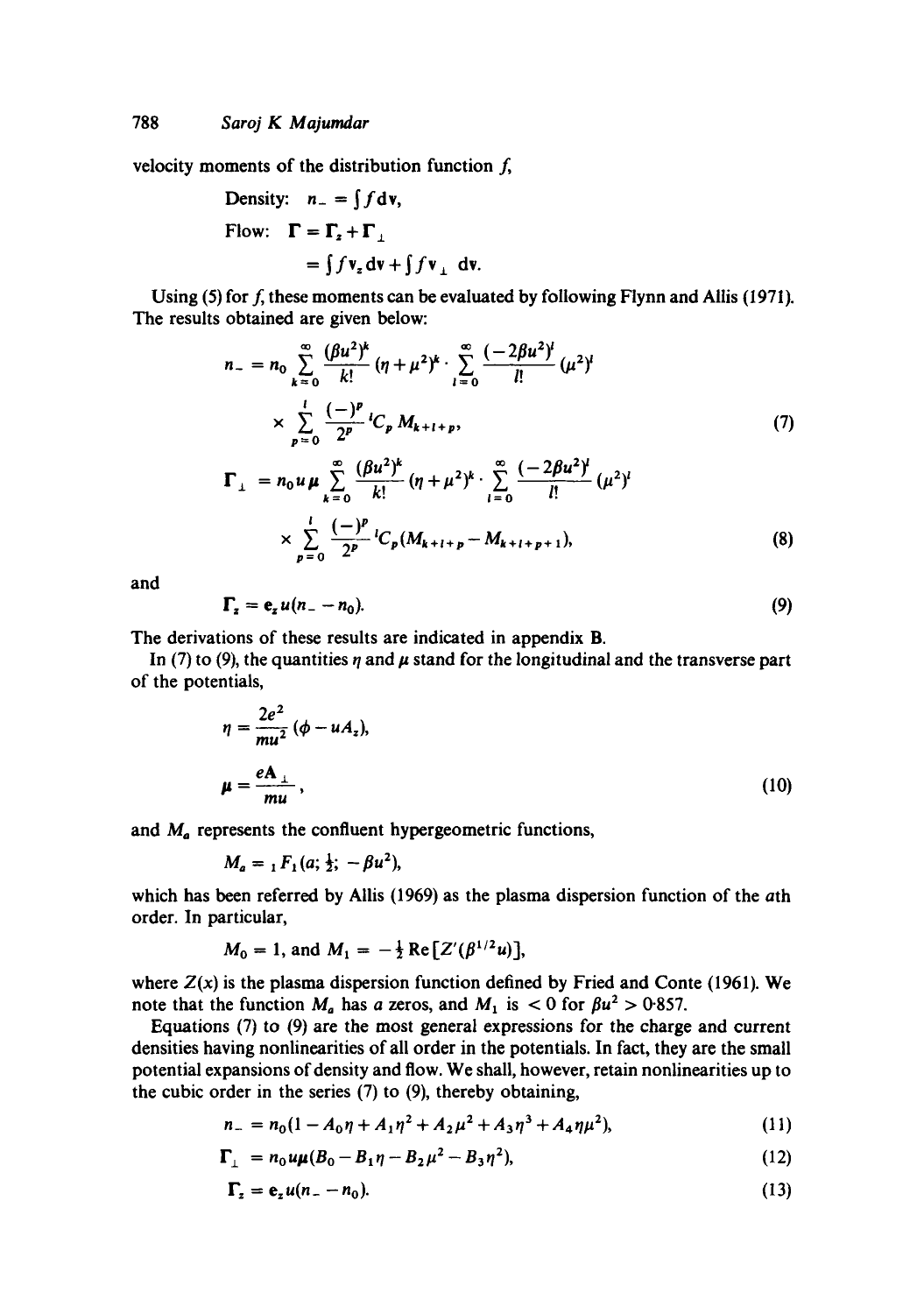In these expressions, the different coefficients are given by the following expressions:

$$
A_0 = -\beta u^2 M_1; \quad A_1 = (\beta u^2)^2 \frac{M_2}{2}
$$
  
\n
$$
A_2 = -\beta u^2 (M_1 - M_2); \quad A_3 = (\beta u^2)^3 \frac{M_3}{6}
$$
  
\n
$$
A_4 = -(\beta u^2)^2 (M_2 - M_3)
$$
  
\n
$$
B_0 = M_0 - M_1; \quad B_1 = -\beta u^2 (M_1 - M_2)
$$
  
\n
$$
B_2 = \beta u^2 (M_1 - 2M_2 + M_3); \quad B_3 = -(\beta u^2)^2 \frac{M_2 - M_3}{2}.
$$
 (14)

We notice that

$$
A_4 = 2B_3, A_2 = B_1.
$$
 (15)

## **3. The coupled wave equations**

It has been pointed out by Allis (1969) that the average electron density  $\langle n_{-}\rangle$  in the plasma need not be equal to the equilibrium density  $n_0$ , when there exists a d.c. flow carried by the trapped as well as the resonant electrons. In that case, we write

$$
\langle n_{-} \rangle = n_{+} = n_{0} (1 + C_{2}), \qquad (16)
$$

where  $C_2$  is a constant which represents the d.c. flow of the resonant and the trapped electrons. The justification for the validity of (16) can be seen in the following way: When we have a wave form

$$
\Psi = A \sin{(z - ut)} - B,
$$

A being the amplitude, and B, a constant, then the zero of the function  $\Psi$  does not coincide with the point of inflexion of the curve  $\Psi$ . In this case, the average value of  $\Psi$ , *i.e.*  $\langle \Psi \rangle$  does not vanish, and consequently the average electron density  $\langle n_{-} \rangle$  does not become equal to  $n_0$ . Now, referring to figure 1, we notice that the distribution function f becomes exactly Maxwellian, every time the potential goes to zero, i.e., along lines, similar to that marked 0 in figure 1. If this marked line, which represents the zero of potential, is situated symmetrically between the top and the bottom of the wave, then there is no average flux of particles in the trapped region. But if it is placed asymmetrically, which essentially means that the zero of the potential is at a point different from the point of inflexion, then due to this unbalance a net flux of particle arises. This is the origin of the resonant and trapped particle current. As already explained,  $\langle n_{-} \rangle$  becomes different from  $n_0$  when this happens, and we can use (16) for  $\langle n_{-} \rangle$ . Because of space charge neutrality,  $\langle n_{-} \rangle$  is always equal to  $n_{+}$ , and it can be shown that the constant  $C_2$  is algebraically related to the constant B in the wave form, measuring the deviation of the zero position of the potential from its point ofinflexion. Taking average of (13), and using (16), we obtain

$$
\langle \Gamma_z \rangle = \Gamma_0 = (\langle n_- \rangle - n_0)u = n_0 uC_2.
$$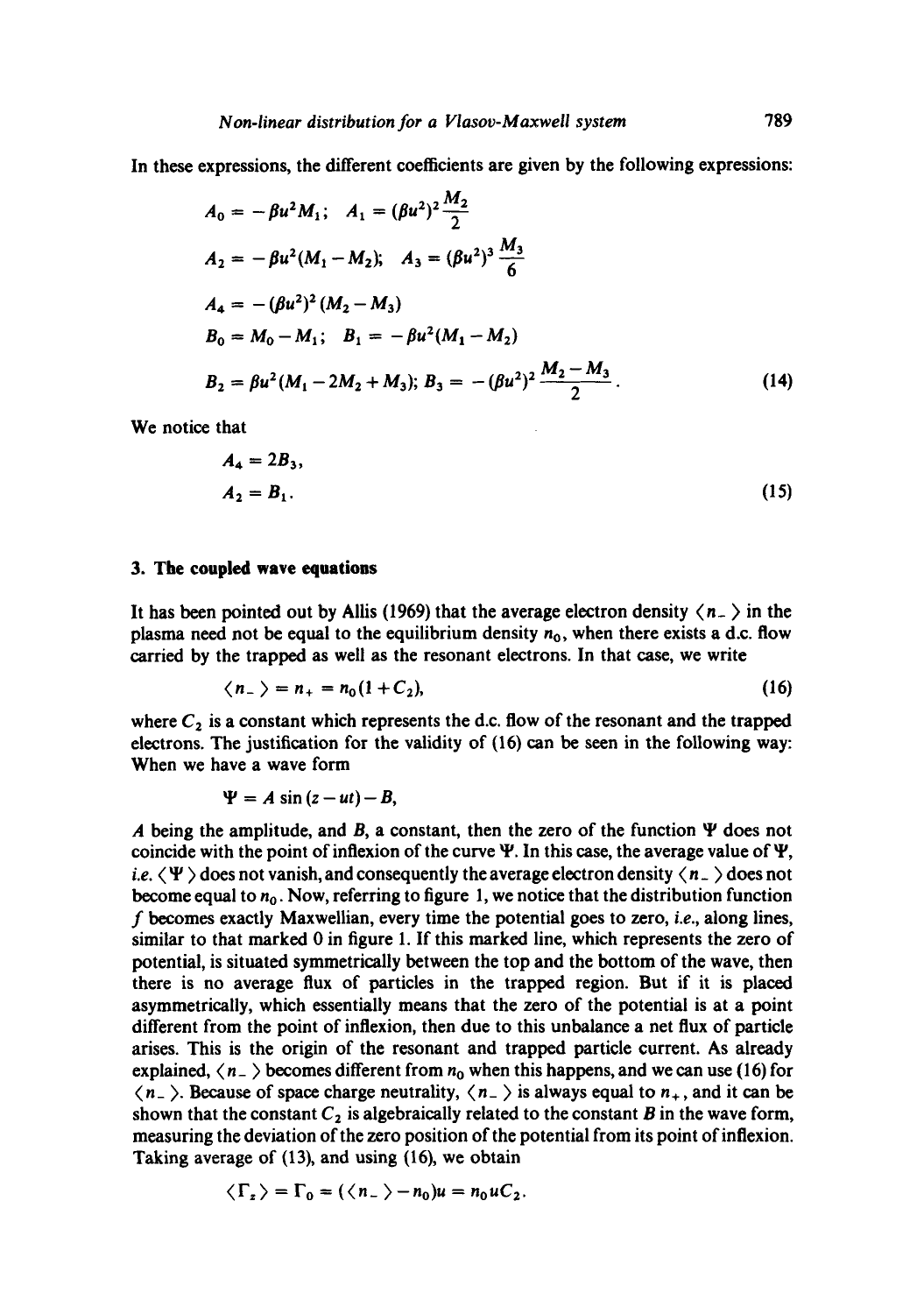Thus  $C_2$  is a measure of the average d.c. flow, due to resonant and trapped particle current. The possibility of generating wave form in the plasma, which will give rise to non-zero value of  $\Gamma_0$  is an entirely different question, and will not be discussed here.

Using  $(11)$  to  $(13)$  and  $(16)$  the charge and the current densities can now be written as

 $\rho = e(n_{+} - n_{-}) = -en_{0}G(n, \mu^{2}),$  $j_z = -en_0u G(n, \mu^2)e_z$  $j_{\perp} = -en_0 u H(\eta, \mu^2) \mu$ 

where,

 $G(\eta, \mu^2) = -C_2 - A_0 \eta + A_1 \eta^2 + A_2 \mu^2 + A_3 \eta^2 + A_4 \eta \mu^2$  $H(n, \mu^2) = B_0 - B_1 n - B_2 \mu^2 - B_3 n^2$ .

and

Using these expressions for  $\rho$  and j in the Maxwell's equations (3) and (4), the following wave equations for the potentials  $\eta$  and  $\mu$  are obtained:

$$
\frac{\partial^2 \eta}{\partial t^2} - c^2 \frac{\partial^2 \eta}{\partial z^2} = 2\omega_0^2 \alpha^2 G(\eta, \mu^2),\tag{17}
$$

$$
\frac{\partial^2 \mu}{\partial t^2} - c^2 \frac{\partial^2 \mu}{\partial z^2} = -\omega_0^2 H(\eta, \mu^2) \mu,
$$
\n(18)

where *~0~ = hoe* 

$$
\omega_0^2=\frac{n_0e^2}{\epsilon_0m},
$$

 $\mathbf{r}^2$ 

and  $\alpha^2 = 1 - \frac{1}{\alpha^2}$ .

We notice that when  $C_2 = 0$ ,  $\omega_0$  reduces to the plasma frequency  $\omega_p = (n_+ e^2/\varepsilon_0 m)^{1/2}$ . Also, the phase velocity u is always greater than the light velocity for a transverse wave. So  $\alpha$  is always positive and less than unity.

If we put  $\eta = 0$  in (17), it is not satisfied. Hence we conclude that purely transverse nonlinear waves cannot exist in a plasma, a fact already noted by Wang and Lojko (1963).

# **4. Equations for wave modulation**

We solve  $(17)$  and  $(18)$ , by the method of multiple scales, following Nayfeh (1973) and Nayfeh and Mook (1979). Neglecting all nonlinear terms in  $G$  and  $H$ , the resulting linear equations admit periodic solutions of the form,

$$
\eta = \eta(\theta_1), \mu = \mu(\theta_2),
$$

where the phases  $\theta_1$ ,  $\theta_2$  are given by,

$$
\theta_{1,2} = k_{1,2}z - \omega_{1,2}t,
$$

and  $\omega_1/k_1 = \omega_2/k_2 = u$ .

The frequencies and the wavenumbers appearing in these solutions satisfy the following linear dispersion relations: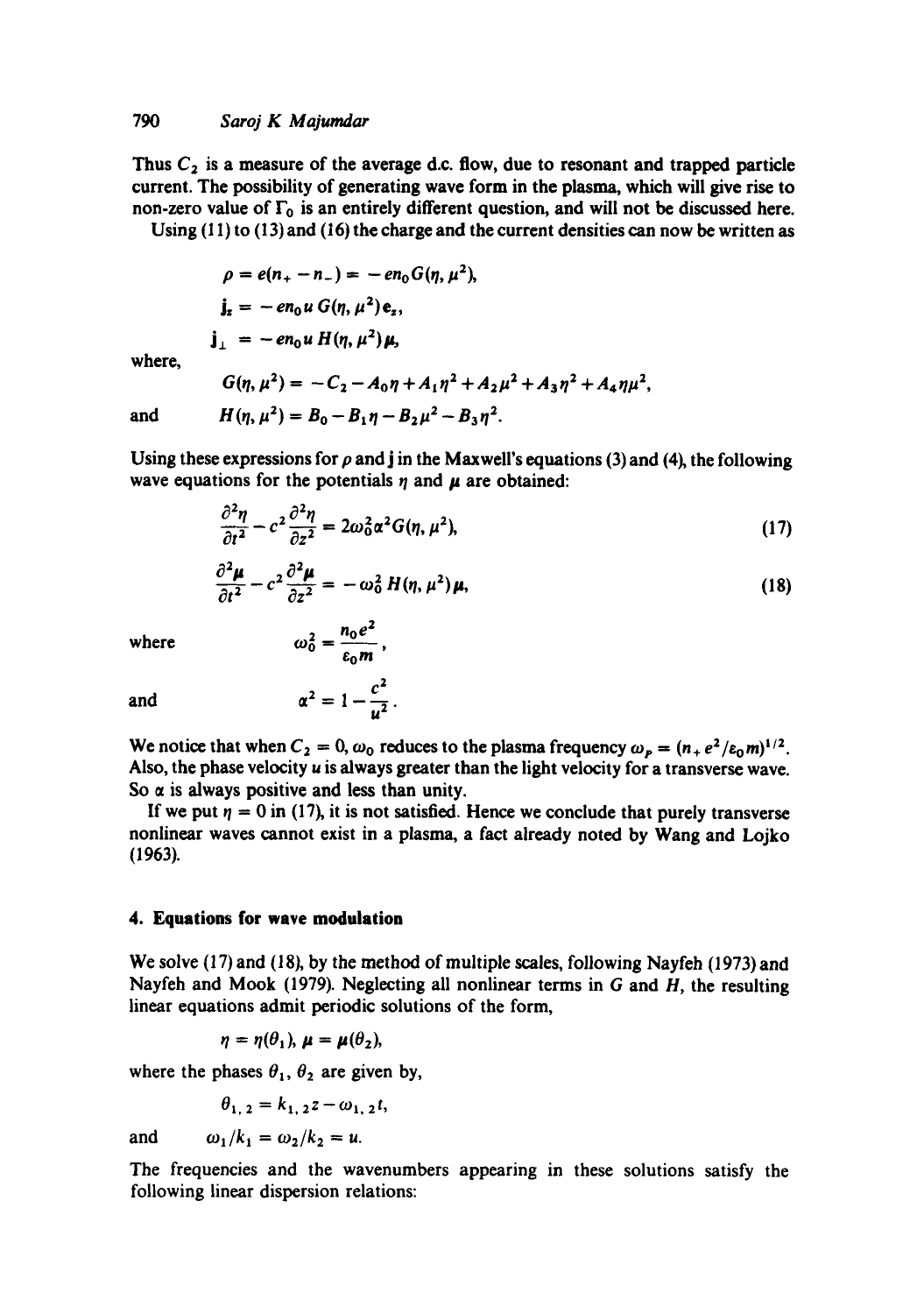*Non-linear distribution for a Vlasov-Maxweli system* 791

$$
\omega_1^2 = 2\omega_0^2 A_0,
$$
  

$$
\omega_2^2 = \frac{\omega_0^2}{\alpha^2} B_0.
$$
 (19)

When the nonlinear terms in G and H are retained, the wave train will be modulated, making the amplitude, frequency and wavenumber slowly varying functions of space and time. If  $z$  and  $t$  are measured on scales which are typical of the wavelength and period of the wave, then we assume that the amplitude, frequency and the wavenumber vary on a scale denoted by

$$
Z=\varepsilon z, \quad T=\varepsilon t,
$$

 $\overline{a}$ 

where  $\varepsilon$  is a small parameter. Following then the principle of the multiple scales method, we consider  $\eta$  and  $\mu$  to be functions of both the fast and the slow variables and the smallness parameter  $\varepsilon$ , in addition to their phases,

$$
\eta = \eta(\theta_1, Z, T; \varepsilon), \mu = \mu(\theta_2, Z, T; \varepsilon). \tag{20}
$$

The frequency and the wavenumber are now considered as functions of slow scale variables,

$$
\omega_{1,2} = -\frac{\partial \Theta_{1,2}}{\partial T}, k_{1,2} = \partial \Theta_{1,2}/\partial Z,
$$
\n(21)

where 
$$
\theta_{1,2} = \varepsilon^{-1} \Theta_{1,2}(Z,T). \tag{22}
$$

We now make the following expansions in powers of the small parameter  $\varepsilon$ :

$$
\eta = \varepsilon \eta_1(\theta_1, Z, T; \varepsilon) + \varepsilon^2 \eta_2 + \varepsilon^3 \eta_3 + \dots,
$$
  
\n
$$
\mu = \varepsilon \mu_1(\theta_2, Z, T; \varepsilon) + \varepsilon^2 \mu_2 + \varepsilon^3 \mu_3 + \dots,
$$
  
\n
$$
\frac{\partial}{\partial t} = -\omega_{1,2} \frac{\partial}{\partial \theta_{1,2}} + \varepsilon \frac{\partial}{\partial T} + \dots,
$$
  
\n
$$
\frac{\partial}{\partial z} = k_{1,2} \frac{\partial}{\partial \theta_{1,2}} + \varepsilon \frac{\partial}{\partial z} + \dots,
$$
\n(24)

and assume the constant  $C_2$  to be a small quantity of the order of  $\varepsilon$ . Using (23) and (24) in the wave equations (17) and (18) and keeping terms up to the cubic order, we equate terms having the same order in e. In this way, we obtain three different equations, of which the equation of order  $\varepsilon$  is the following:

$$
\frac{\partial^2 \eta_1}{\partial \theta_1^2} + \eta_1 + \frac{\varepsilon^{-1} C_2}{A_0} = 0,
$$
  

$$
\frac{\partial^2 \mu_1}{\partial \theta_2^2} + \mu_1 = 0.
$$
 (25)

The solutions of (25) are

$$
\eta_1 + \frac{\varepsilon^{-1} C_2}{A_0} = P(Z, T) \exp(i\theta_1) + \text{c.c.}
$$
  

$$
\mu_1 = \mathbf{Q}(Z, T) \exp(i\theta_2) + \text{c.c.}
$$
 (26)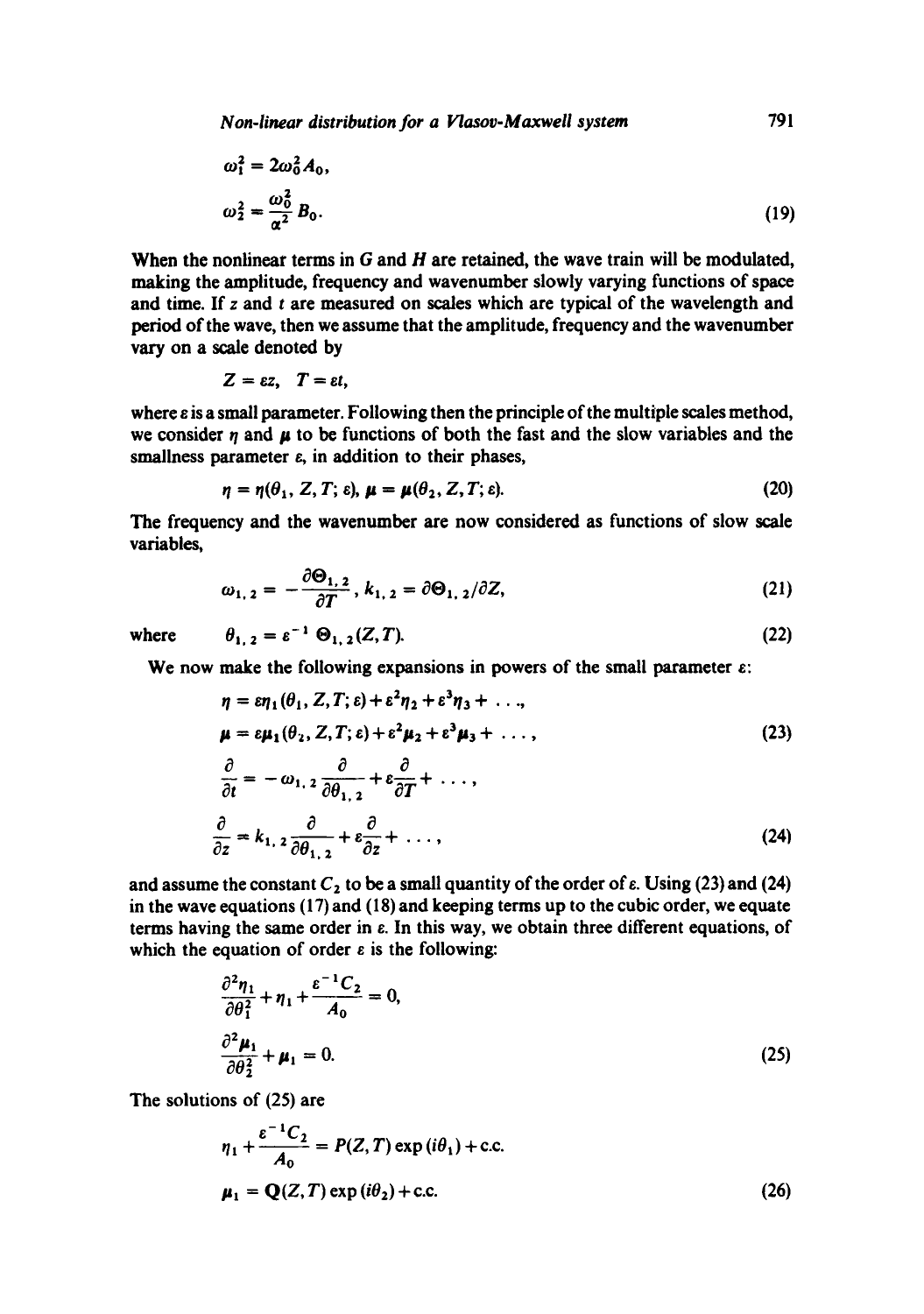where  $P$  and  $Q$  are the complex amplitudes of the longitudinal and transverse modes, the c.c. denotes the complex conjugates.

Using solutions (26) of the  $\varepsilon$ -order equation in the two other derived equations of  $\varepsilon^2$ -order and  $\varepsilon^3$ -order (which we have not written here), we can solve the latter equations successively. In this procedure of solution, certain secular terms are generated which must be eliminated. The conditions of eliminating these secular terms yields the following equations for the amplitude, frequency and wavenumber variation with slow scales:

$$
\frac{\partial}{\partial T}(\omega_1 P^2) + c^2 \frac{\partial}{\partial Z}(k_1 P^2) = -4i\omega_0^2 \alpha^2 \frac{A_1 \varepsilon^{-1} C_2}{A_0} P^2,
$$
\n
$$
\frac{\partial}{\partial T}(\omega_2 Q^2) + c^2 \frac{\partial}{\partial Z}(k_2 Q^2) = -i\omega_0^2 \frac{B_1 \varepsilon^{-1} C_2}{A_0} Q^2,
$$
\n
$$
\frac{\partial^2 P}{\partial T^2} - c^2 \frac{\partial^2 P}{\partial Z^2} = \omega_0^2 \alpha^2 P(\sigma_0 + \sigma_1 P P^* + \sigma_2 Q \cdot Q^*),
$$
\n
$$
\frac{\partial^2 Q}{\partial T^2} - c^2 \frac{\partial^2 Q}{\partial Z^2} = \omega_0^2 Q(\delta_0 + \delta_1 Q \cdot Q^* + \delta_2 P P^*),
$$
\n(28)

where

$$
\sigma_0 = \left(\frac{4A_1^2}{A_0^3} + \frac{6A_3}{A_0^2}\right) \varepsilon^{-2} C_2^2,
$$
  
\n
$$
\sigma_1 = \frac{20A_1^2}{3A_0} + 6A_3,
$$
  
\n
$$
\sigma_2 = \frac{8A_1A_2}{A_0} - \frac{8A_2B_1}{B_0} \cdot \frac{k_2^2}{k_1^2 - 4k_2^2} + 4A_4,
$$
\n(29)

and, 
$$
\delta_0 = \left(\frac{A_1 B_1}{A_0^3} + \frac{B_3}{A_0^2}\right) e^{-2} C_2^2,
$$
  

$$
\delta_1 = \frac{2A_2 B_1}{A_0} + \frac{A_2 B_1}{A_0} \frac{k_1^2}{k_1^2 - 4k_2^2} + 3B_2
$$
  

$$
\delta_2 = \frac{2A_1 B_1}{A_0} - \frac{2B_1^2}{B_0} \frac{k_2^2}{k_1^2 - 4k_2^2} + 2B_3,
$$
 (30)

and \* denotes the complex conjugate quantities. Because of the relations given in (15), we note that

$$
\sigma_2 = 4\delta_2. \tag{31}
$$

The modulation equations are obtained from (27) and (28) by expressing the complex amplitude  $P$  and  $Q$  in terms of a real amplitude and a phase,

$$
P(Z,T) = \frac{1}{2}\eta_0(Z,T) \exp[i\beta_1(Z,T)]
$$
  
Q(Z,T) =  $\frac{1}{2}\mu_0(Z,T) \exp[i\beta_2(Z,T)].$  (32)

In terms of the real amplitudes  $\eta_0$  and  $\mu_0$ , we can write the wave form given in (26) as,

$$
\eta = -\frac{C_2}{A_0} + a\cos(\theta_1 + \beta_1) + \dots,
$$
  

$$
\mu = \mathbf{b}\cos(\theta_2 + \beta_2) + \dots,
$$
 (33)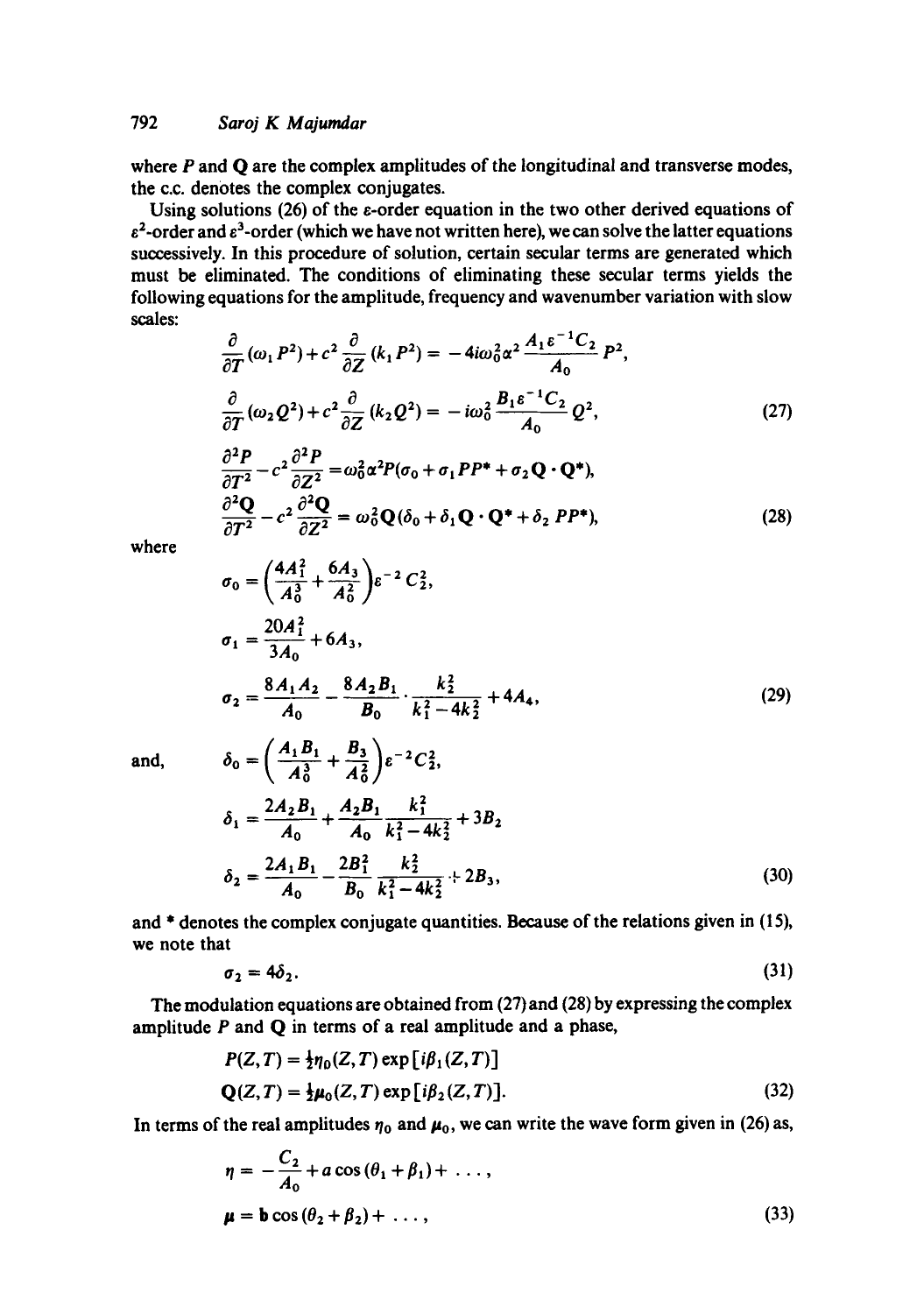where,

$$
a = \varepsilon \eta_0
$$
 and  $b = \varepsilon \mu_0$ .

We now introduce the nonlinear frequency  $\tilde{\omega}_{1,2}$  and the nonlinear wavenumber  $\tilde{k}_{1, 2}$ , and we want to describe the wave form in (33) in terms of these quantities, instead of the linear values  $\omega_{1, 2}$ ,  $k_{1, 2}$  and the phases  $\beta_{1, 2}$ . Writing

$$
\theta_{1,2} + \beta_{1,2} = \varepsilon^{-1} \Phi_{1,2}(Z,T)
$$
  

$$
\tilde{\omega}_{1,2} = -\frac{\partial \Phi_{1,2}}{\partial T}, \tilde{k}_{1,2} = \frac{\partial \Phi_{1,2}}{\partial Z},
$$
 (34)

we immediately obtain, after using (21) and (22), the following relations:

$$
\hat{\omega}_{1, 2} = \omega_{1, 2} - \varepsilon \frac{\partial \beta_{1, 2}}{\partial T},
$$
  

$$
\tilde{k}_{1, 2} = k_{1, 2} + \varepsilon \frac{\partial \beta_{1, 2}}{\partial Z}.
$$
 (35)

Finally, we use (32) and (35) together with the linear dispersion relations (19) in (27) and (28), and eliminate the phase  $\beta_{1,2}$ . In this way, we obtain the following equations, after some algebra:

$$
\varepsilon^{2} \left( \frac{\partial^{2} a}{\partial T^{2}} - c^{2} \frac{\partial^{2} a}{\partial Z^{2}} \right) = a \left[ \omega_{1}^{2} - c^{2} \tilde{k}_{1}^{2} - \alpha^{2} \omega_{0}^{2} \right]
$$
\n
$$
\left( 2A_{0} + g_{1} - \frac{\sigma_{1} a^{2}}{4} - \frac{\sigma_{2} b^{2}}{4} \right) \right], \qquad (36)
$$
\n
$$
\varepsilon^{2} \left( \frac{\partial^{2} b}{\partial T^{2}} - c^{2} \frac{\partial^{2} b}{\partial Z^{2}} \right) = b \left[ \omega_{2}^{2} - c^{2} \tilde{k}_{2}^{2} - \omega_{0}^{2} \left( B_{0} + g_{2} - \frac{\delta_{1} b^{2}}{4} - \frac{\delta_{2} a^{2}}{4} \right) \right],
$$
\n
$$
\frac{\partial}{\partial T} (\tilde{\omega}_{1} a^{2}) + c^{2} \frac{\partial}{\partial Z} (\tilde{k}_{1} a^{2}) = 0,
$$
\n
$$
\frac{\partial}{\partial T} (\tilde{\omega}_{2} b^{2}) + c^{2} \frac{\partial}{\partial Z} (\tilde{k}_{2} b^{2}) = 0. \qquad (37)
$$

The quantities  $\tilde{\omega}_{1,2}$  and  $\tilde{k}_{1,2}$  should obey the consistency relations,

$$
\frac{\partial \dot{x}_{1,2}}{\partial T} + \frac{\partial \dot{\omega}_{1,2}}{\partial Z} = 0, \tag{38}
$$

which can be derived from the relations in (34). In (36), the quantities  $g_1, g_2$  are given by,

$$
g_1 = \frac{4A_1}{A_0} C_2 - \left(\frac{4A_1^2}{A_0^3} + \frac{6A_3}{A_0^2}\right) C_2^2,
$$
  

$$
g_2 = \frac{B_1}{A_0} C_2 - \left(\frac{A_1B_1}{A_0^3} + \frac{B_3}{A_0^2}\right) C_2^2.
$$
 (39)

Equations (36) to (38) are the final modulation equations, which we shall analyse in the remaining sections for the stability of wave form.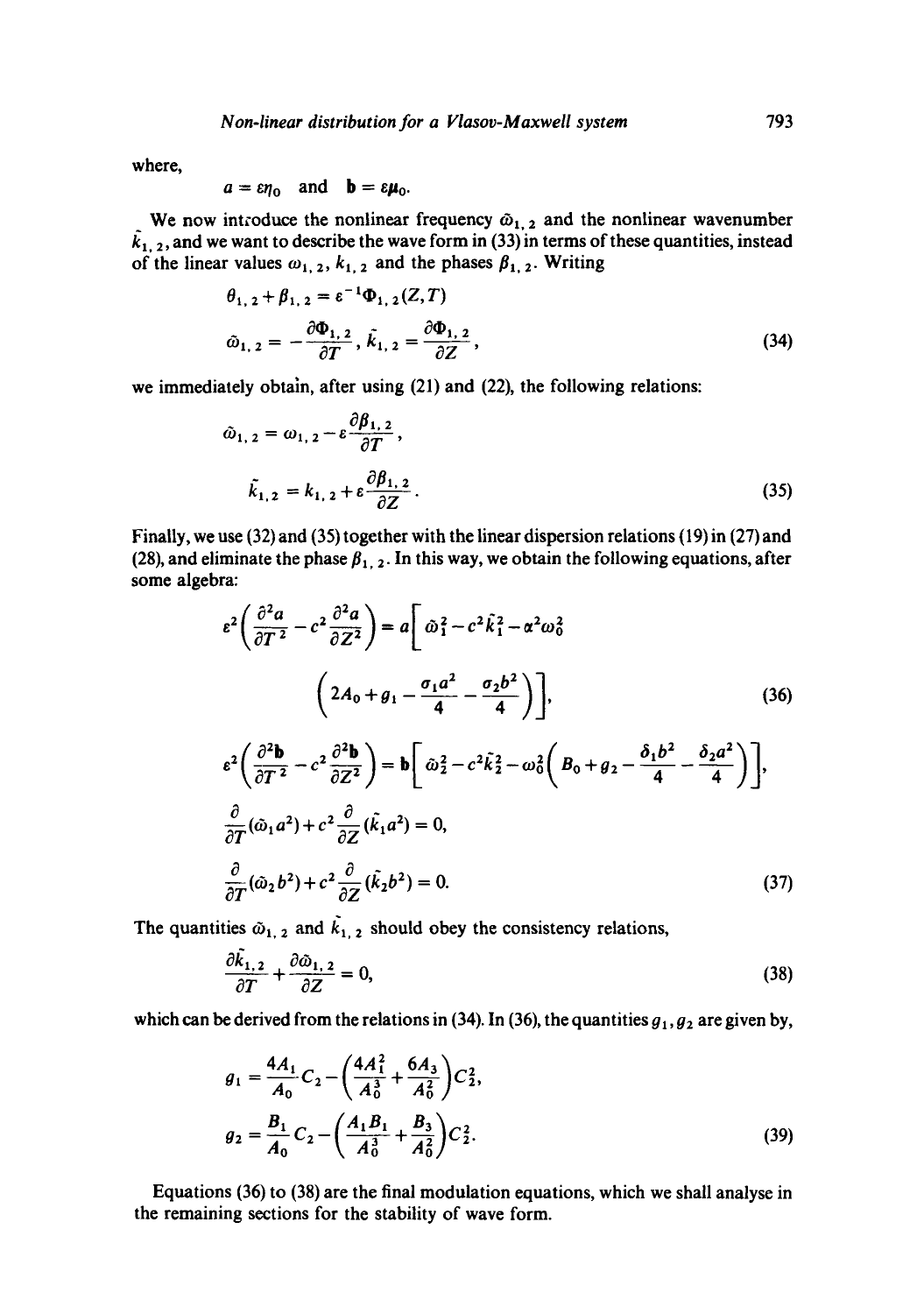### **5. Monochromatic waves and their stability**

For a uniform wave train, the frequency, amplitude and the wave number remain constant. Putting these constant values

$$
a = a^{(0)}
$$
,  $b = b^{(0)}$ ,  $\tilde{\omega}_{1,2} = \omega_{1,2}^{(0)}$ ,  $\tilde{k}_{1,2} = k_{1,2}^{(0)}$ ,

in the modulation equations (36) to (38), we obtain the following nonlinear dispersion relations:

$$
\omega_1^{(0)2} = \omega_0^2 \left( 2A_0 + g_1 - \sigma_1 \frac{a^{(0)2}}{4} - \sigma_2 \frac{b^{(0)2}}{4} \right)
$$
  

$$
\alpha^2 \omega_2^{(0)2} = \omega_0^2 \left( B_0 + g_2 - \delta_1 \frac{b^{(0)2}}{4} - \delta_2 \frac{a^{(0)2}}{4} \right).
$$
 (40)

The structure of these dispersion relations is easily understood. The first terms with  $A_0$  and  $B_0$  give the linear frequencies, the second terms with  $g_1$  and  $g_2$  denote the nonlinear frequency shift due to the d.c. flow of resonant and trapped electrons, and the last pair of terms with  $\sigma_1$ ,  $\sigma_2$  and  $\delta_1$ ,  $\delta_2$  indicate the amplitude dependent nonlinear frequency shift for the longitudinal and the transverse modes. Equations (40) are coupled through the amplitude dependent terms containing the quantities  $\sigma_{1,2}$ , and  $\delta_{1,2}$ . Thus the sign of these frequency shifts can be estimated by using (14), (15), (29), (30), and using the asymptotic expansions for  $M_a$  for different values of a (Magnus and Oberhettinger 1949), for the case when  $\beta u^2 \gg 1$ . Since  $\beta u^2$ , as given by (6), is the ratio of the phase velocity to the electron thermal velocity,  $\beta u^2 \ge 1$  occurs either for large u, or for small T, or both. In this way, we have estimated the sign of the quantities  $g_{1, 2}, \sigma_{1, 2}$ ,  $\delta_{1,2}$  in the following cases:

*Case (i):* Only quadratic nonlinearity.  $\beta u^2 \ge 1$ .  $g_1$  and  $g_2$  have the sign of  $C_2$ ,  $\sigma_1 > 0, \sigma_2 > 0, \delta_1 > 0, \delta_2 > 0.$  (41)

*Case (ii):* Quadratic and cubic non-linearity both appearing together.  $\beta u^2 \ge 1$ .

$$
g_1 \text{ and } g_2 \text{ have the sign of } C_2,
$$
  
\n
$$
\sigma_1 < 0, \sigma_2 > 0, \delta_1 < 0, \delta_2 > 0.
$$
\n
$$
(42)
$$

Using (41) and (42) as well as the magnitudes of the ratio of the two amplitudes  $a^{(0)}$  and  $b<sup>(0)</sup>$ , the sign and magnitude of the nonlinear frequency shifts can be estimated.

We now investigate whether this uniform wave train is stable under small perturbations. For this we set,

$$
a = a^{(0)} + a^{(1)}, \quad b = b^{(0)} + b^{(1)},
$$
  
\n
$$
\tilde{\omega}_{1,2} = \omega_{1,2}^{(0)} + \omega_{1,2}^{(1)}, \quad \tilde{k}_{1,2} = k_{1,2}^{(0)} + k_{1,2}^{(1)},
$$

in (36) to (38) and iinearise them. The quantities with superscripts I denote the perturbations. The linearized equations so obtained may be solved by assuming solutions of the form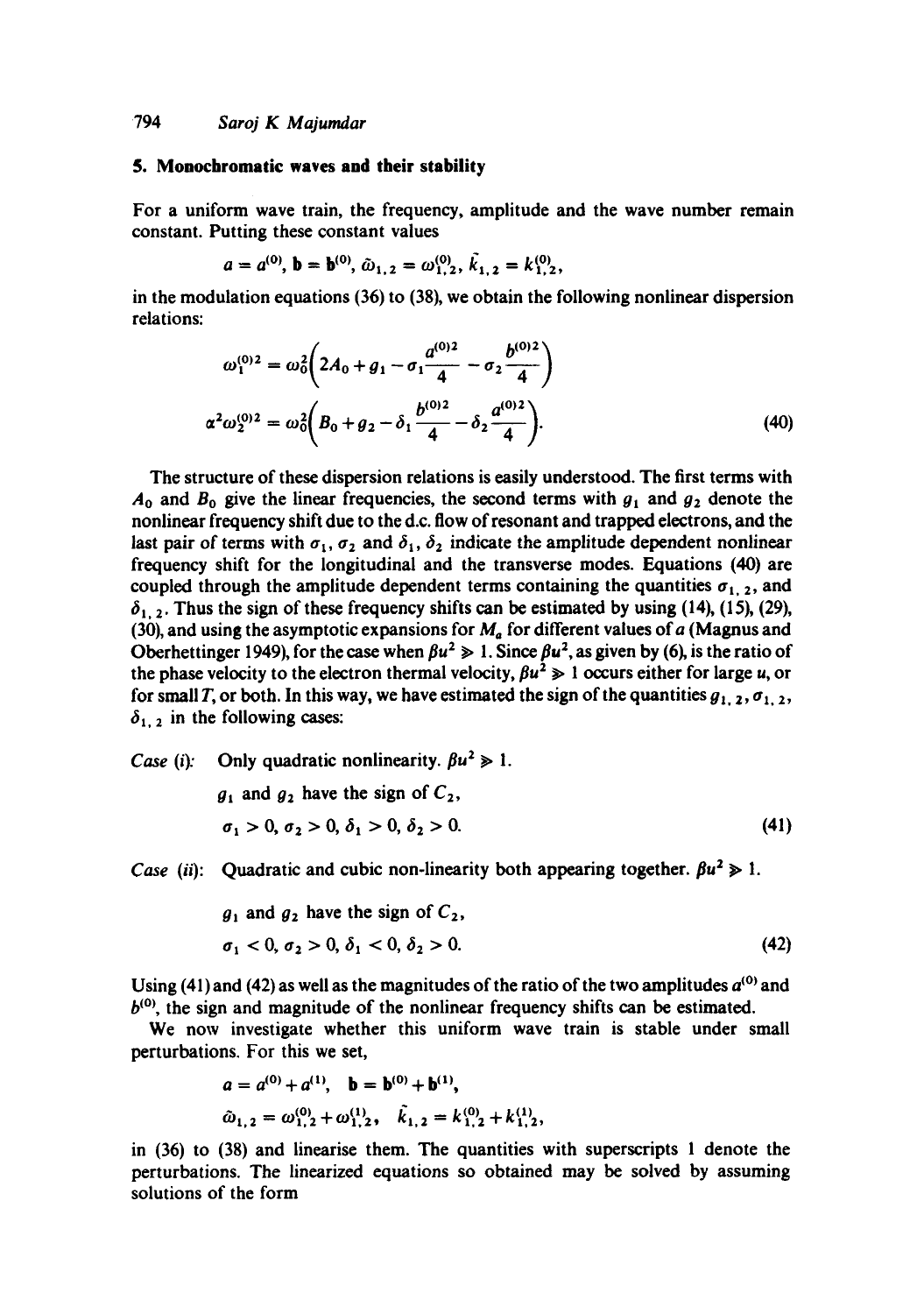$$
\omega_1^{(1)}, k_1^{(1)}, a^{(1)} \sim \exp[i\lambda_1(z - U_1^{(0)}T)],
$$
  
\n
$$
\omega_2^{(1)}, k_2^{(1)}, b^{(1)} \sim \exp[i\lambda_2(z - U_2^{(0)}T)],
$$

giving rise to the following dispersion relation connecting the modulation wavenumbers  $\epsilon \lambda_{1,2}$  with the modulation speeds  $U_{1,2}^{(0)}$ :

$$
\left[ \varepsilon^2 \lambda_1^2 (c^2 - U_1^{(0)2}) - 4\omega_1^{(0)2} \left( \frac{c^2}{u} - U_1^{(0)} \right)^2 - \alpha^2 \omega_0^2 \sigma_1 \frac{a^{(0)2}}{2} (c^2 - U_1^{(0)2}) \right] \times \left[ \varepsilon^2 \lambda_2^2 (c^2 - U_2^{(0)2})^2 - 4\omega_2^{(0)2} \left( \frac{c^2}{u} - U_2^{(0)} \right)^2 - \omega_0^2 \delta_1 \frac{b^{(0)2}}{2} (c^2 - U_2^{(0)2}) \right] \right] \tag{43}
$$

This equation can be solved approximately by first neglecting the small terms in (43) containing  $\varepsilon^2 \lambda_{1,2}^2$  and  $a^{(0)2}$ ,  $b^{(0)2}$ . This gives

$$
U_1^{(0)}=U_2^{(0)}\approx \frac{c^2}{u}.
$$

We use this approximate values of  $U_{1,2}^{(0)}$  again in the small terms of (43). After some rearrangement, we obtain,

$$
(X - G_1)(Y - G_2) = D,\t(44)
$$

where,

$$
X = \left(\frac{c^2}{u} - U_1^{(0)}\right)^2,
$$
  
\n
$$
Y = \left(\frac{c^2}{u} - U_2^{(0)}\right)^2,
$$
  
\n
$$
G_1 = \frac{c^2 \alpha^4}{4\omega_1^{(0)2}} \left(\varepsilon^2 \lambda_1^2 c^2 - \frac{\omega_0^2 \sigma_1 a^{(0)2}}{2}\right),
$$
  
\n
$$
G_2 = \frac{c^2 \alpha^4}{4\omega_2^{(0)2}} \left(\varepsilon^2 \lambda_2^2 c^2 - \frac{\omega_0^2 \delta_1 b^{(0)2}}{2\alpha^2}\right),
$$
  
\n
$$
D = \frac{c^2 \alpha^6 \omega_0^4}{64\omega_1^{(0)2} \omega_2^{(0)2}} \cdot \sigma_2 \delta_2 a^{(0)2} b^{(0)2}.
$$

Let us note here that  $X > 0$ ,  $Y > 0$  and  $D > 0$ .

A plot of *X vs Y* of (44) is a rectangular hyperbola. If no part of this plot falls with in the positive quadrant, then stable solutions of (44) cannot be obtained. The condition under which this can occur is given by,

$$
G_1 < 0, G_2 < 0 \text{ and } G_1 G_2 > D.
$$

That is,

$$
\varepsilon^2 \lambda_1^2 c^2 - \frac{\omega_0^2}{2} \sigma_1 a^{(0)2} < 0
$$
\n
$$
\varepsilon^2 \lambda_2^2 c^2 - \frac{\omega_0^2}{2\alpha^2} \delta_1 b^{(0)2} < 0
$$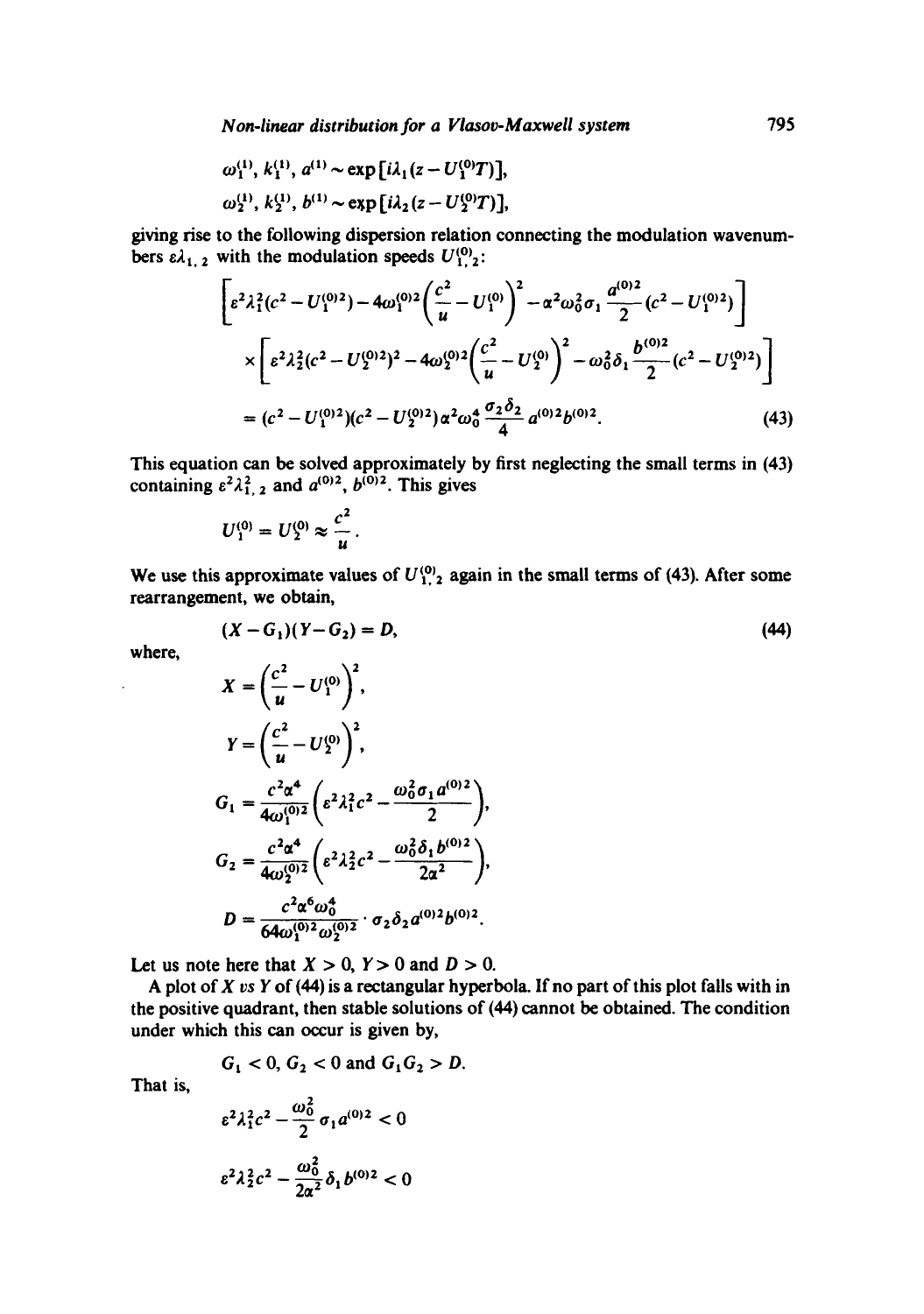and 
$$
\left(\varepsilon^2 \lambda_1^2 c^2 - \frac{\omega_0^2}{2} \sigma_1 a^{(0)2}\right) \left(\varepsilon^2 \lambda_2^2 c^2 - \frac{\omega_0^2}{2\alpha^2} \delta_1 b^{(0)2}\right) > \frac{\omega_0^4}{4\alpha^2} \sigma_2 \delta_2 a^{(0)2} b^{(0)2}.
$$
 (45)

Inequalities (45) lead at once to the following criterion for modulational instability:

- (a)  $\sigma_1>0$  and  $\delta_1>0$ .
- (b) For zero modulation wavenumber (*i.e.*  $\lambda_1 = \lambda_2 = 0$ ),

$$
\sigma_1\delta_1 > \sigma_2\delta_2.
$$

(c) Modulation helps to stabilize the solutions.

(d) When  $\beta u^2 \ge 1$ , use of (41) and (42) shows that quadratic nonlinearity alone produces instability, whereas quadratic and cubic nonlinearity together give a stable solution.

### **6. Steady profile solution, Solitary waves**

We shall follow Whitham (1974) to find out the conditions under which solitary wave solution of the set (36) to (38) may exist, which propagates without changing their shape. To do this, we consider the modulation equations (36) to (38) in a moving frame, and express all the quantities as functions of the moving coordinates

$$
\zeta_{1,2} = Z - U_{1,2}T;
$$
  
\n
$$
a = a(Z - U_1T), \quad b = b(Z - U_2T),
$$
  
\n
$$
\hat{\omega}_{1,2} = \hat{\omega}_{1,2}(Z - U_{1,2}T), \quad \hat{k}_{1,2} = \hat{k}_{1,2}(Z - U_{1,2}T),
$$
\n(46)

where  $U_{1, 2}$  are the nonlinear group velocities of the two modes. Using (46), (37) and (38) can be integrated to give

$$
(c2 \tilde{k}_1 - \tilde{\omega}_1 U_1) a2 = R_1,
$$
  
(c<sup>2</sup> \tilde{k}\_2 - \tilde{\omega}\_2 U\_2) b<sup>2</sup> = R\_2, (47)

and  $\hat{\omega}_{1, 2} - \hat{k}_{1, 2} U_{1, 2} = S_{1, 2}$ , (48)

where  $R_{1, 2}$  and  $S_{1, 2}$  are integration constants.

Let us consider a solitary wave form for which the amplitudes  $a \to 0, b \to 0$  as  $\zeta_{1,2} \to$  $\pm \infty$ . This gives from (47),  $R_{1,2} = 0$ , so that

$$
U_{1, 2} = c^2 k_{1, 2} / \tilde{\omega}_{1, 2}.
$$
 (49)

Since  $S_{1,2}$  are constants, (48) together with (49) show that  $\hat{\omega}_{1,2}$  and  $\hat{k}_{1,2}$  remain constant for this kind of wave form. Under this condition, (36) can be integrated and combined together to yield the following result:

$$
\varepsilon^2 \left[ (U_1^2 - c^2) \left( \frac{da}{d\zeta_1} \right)^2 + 4\alpha^2 (U_2^2 - c^2) \left( \frac{db}{d\zeta_2} \right)^2 \right]
$$
  
=  $a^2 [\tilde{\omega}_1^2 - c^2 \tilde{k}_1^2 - \alpha^2 \omega_0^2 (2A_0 + g_1)]$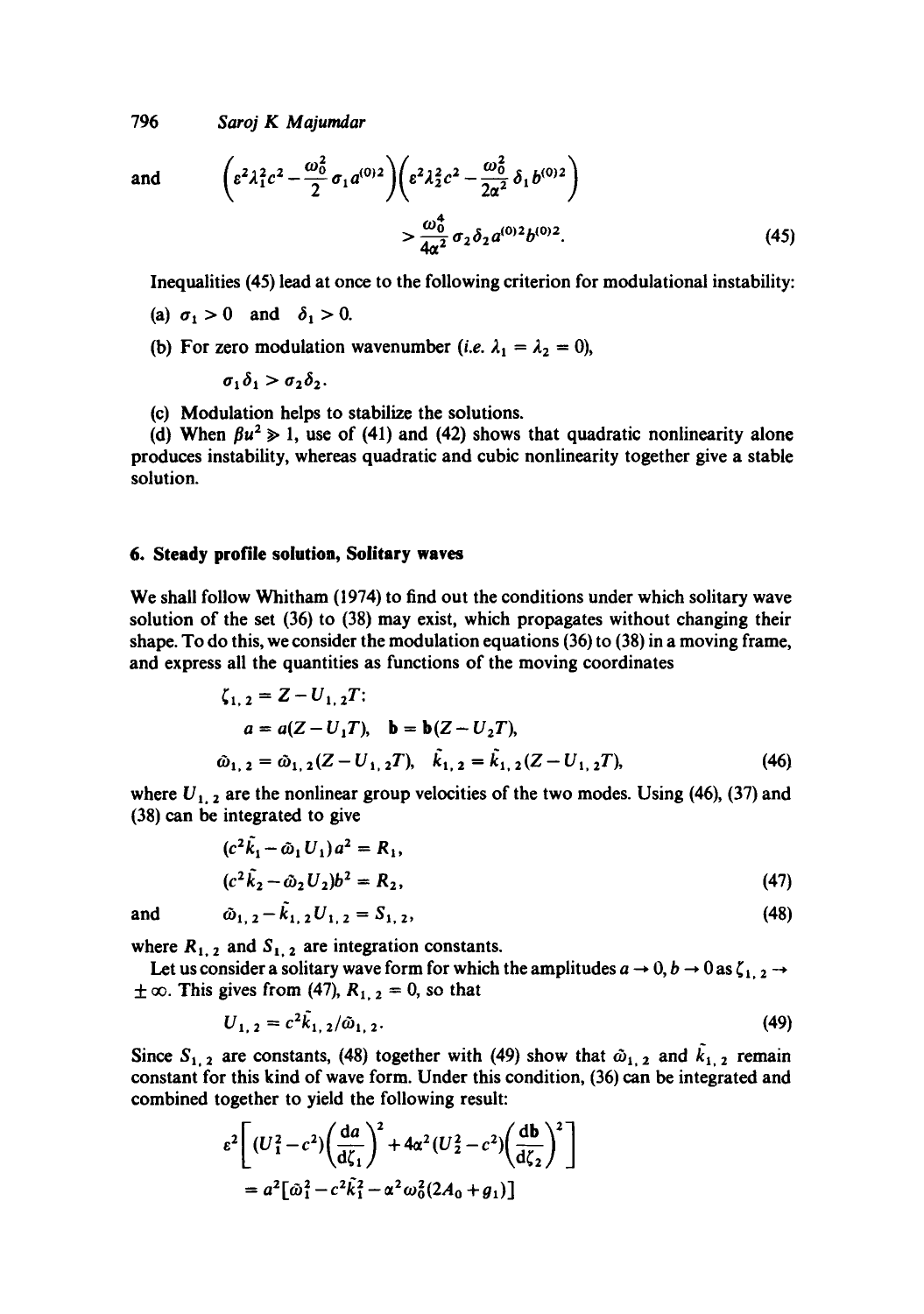*Non-linear distribution for a Vlasov-Maxwell system* 797

$$
+4\alpha^{2}b^{2}[\tilde{\omega}_{2}^{2}-c^{2}k_{2}^{2}-\omega_{0}^{2}(B_{0}+g_{2})]
$$
  
+
$$
\frac{\alpha^{2}\omega_{0}^{2}}{8}(\sigma_{1}a^{4}+2\sigma_{2}a^{2}b^{2}+4\delta_{1}b^{4}).
$$
 (50)

Now, the linear group velocities of the two modes are both less than  $c$ , so that the nonlinear group velocities  $U_{1, 2}$  can be taken as less than c. Since  $\alpha^2 > 0$ , this means that the left side of (50) is always negative. On the right side, terms with second power of the amplitude should dominate the last term with fourth power of the amplitude as  $a \rightarrow 0$ ,  $b \rightarrow 0$  at  $\zeta_{1,2} \rightarrow \pm \infty$ . This gives the following condition:

$$
a^{2}[\tilde{\omega}_{1}^{2} - c^{2}\tilde{k}_{1}^{2} - \alpha^{2}\omega_{0}^{2}(2A_{0} + g_{1})] + 4\alpha^{2}b^{2}[\tilde{\omega}_{2}^{2} - c^{2}\tilde{k}_{2}^{2} - \omega_{0}^{2}(B_{0} + g_{2})] < 0.
$$
 (51)

At the maximum value of the amplitudes  $a = a_m$ ,  $b = b_m$ , the derivatives on the left side of (50) vanish. Therefore, the maximum values  $a_m$  and  $b_m$  of the soliton amplitude is governed by the following inequality, found by using (51) in (50):

$$
\sigma_1 a_m^4 + 2 \sigma_2 a_m^2 b_m^2 + 4 \delta_1 b_m^2 > 0. \tag{52}
$$

When (52) is satisfied, solitary waves having maximum amplitudes  $a_m$  and  $b_m$ will propagate. Condition (52) is satisfied for any values of  $a_m$  and  $b_m$ , if  $\sigma_1 > 0$ ,  $\sigma_2 = 4\delta_2 > 0$ , and  $\delta_1 > 0$ , which is the case when the nonlinearity is quadratic. For other combinations of  $\sigma_1$ ,  $\sigma_2$  and  $\delta_1$ , relative magnitudes of  $a_m$  and  $b_m$  will determine the solitary wave formation.

If we use the nonlinear dispersion relations (40), and the relation (31), we can rewrite (52) in the following alternative form:

$$
a_m^2 \left( \omega_1^{(m)} - \omega_1 \right) \omega_1 + 4\alpha^2 b_m^2 (\omega_2^{(m)} - \omega_2) \omega_2 < \frac{\omega_0^2}{2} (a_m^2 g_1 + 4b_m^2 g_2), \tag{53}
$$

where, we have written  $\omega_{1,2}^{(0)} = \omega_{1,2}^{(m)}$  at  $a^{(0)} = a_m$ ,  $b^{(0)} = b_m$  and  $\omega_{1,2}^m + \omega_{1,2} \approx 2\omega_{1,2}$ , approximately. Since the functions  $\omega_{1, 2}^{\prime}(k_{1, 2})$  have the signs of the linear frequencies  $\omega_{1,2}$ , prime representing differentiation with reference to the argument, and since the quantities  $(\omega_1^{(m)}(2-\omega_{1,2}))$  denote the nonlinear frequency shift at the maximum amplitude, the two terms on the left side of (53), taken separately with  $g_1 = g_2 = 0$ , represent the Lighthill (1965) criterion for instability for the longitudinal and transverse modes. Hence we see that condition (53) is nothing but the modified Lighthill criterion for instability for the coupled nonlinear mode in the presence of the resonant and the trapped particle current in the plasma. For small  $C_2$ , (39) show that  $g_{1,2}$  have the sign of  $C_2$ . It therefore follows that the presence of d.c. flow generated by the average motion of the resonant and trapped electrons favours modulational instability and solitary wave propagation in the plasma.

In conclusion, we may note the all-important role of the dispersion functions  $M_a$  of various orders of nonlinearity in determining the nature of the wave form and their stability. These functions depend only on the quantity  $\beta u^2$ , which is the ratio of the phase velocity to the electron thermal velocity.

# **Appendix A**

Verification of (5). We seek a plane wave solution of (1) and (2) of the form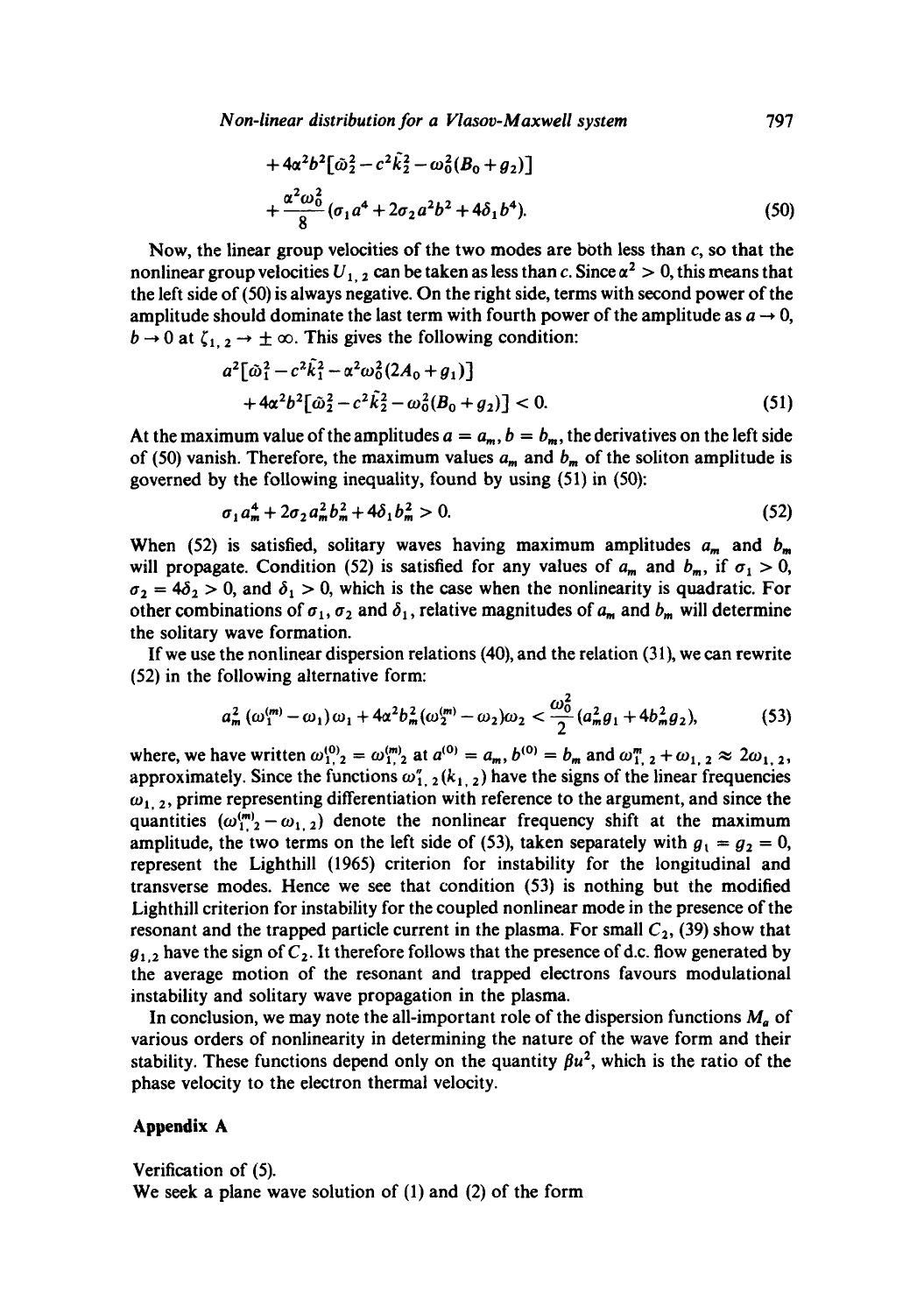$$
f = f(\mathbf{v}, z - ut), \phi = \phi(z - ut), \mathbf{A} = \mathbf{A}(z - ut). \tag{A1}
$$

Introducing the wave-frame coordinate

 $Z = z - ut$ ,

we obtain from (1) and (2), the following:

$$
w\frac{\partial f}{\partial Z} = -\frac{e}{m} \left[ \frac{d}{dZ} (\phi - u A_z - v_\perp \cdot A_\perp) \frac{\partial f}{\partial w} + w \frac{dA_\perp}{dZ} \cdot \frac{\partial f}{\partial v_\perp} \right],
$$
  

$$
\frac{\partial f}{\partial Z} = -e \frac{d}{dZ} (\phi - u A_z) \frac{\partial f}{\partial \mathscr{E}},
$$
 (A2)

*i.e.*, where

$$
\mathscr{E} = \frac{1}{2}m(v^2 + w^2) \tag{A3}
$$

is the kinetic energy in the wave-frame.

Now, linearizing (A2), by writing

$$
f(Z, v) = n_0 f_0(v) + n_1(Z) f_1(v) + \ldots,
$$

and then integrating **w.r.t. Z,** we obtain

$$
n_1f_1=-\mathit{en}_0(\phi-uA_z)\frac{\partial f_0}{\partial\mathscr{E}}.
$$

**Hence,** the total distribution function is given by

$$
f = n_0 \bigg[ f_0 - e(\phi - u A_z) \frac{\partial f_0}{\partial \mathscr{E}} + \dots \bigg].
$$
 (A4)

The right side of (A4) is nothing but the first two terms of the Taylor expansion of the function

$$
f(E) = f\big[\mathscr{E} - e(\phi - uA_z)\big].\tag{A5}
$$

Hence the nonlinear distribution function in the wave frame can be taken as

$$
f = n_0 \left(\frac{\beta}{\pi}\right)^{3/2} \exp\left(-\frac{E}{kT}\right),\tag{A6}
$$

where  $E = \mathscr{E} - e(\phi - uA_z)$  (A7)

is the total energy in the wave-frame. Transforming the wave-frame energy 
$$
E
$$
 to the laboratory frame energy  $E'$ , we get

$$
E' = E + uP_z + \frac{1}{2}mu^2,
$$
 (A8)

where the relations

$$
E = \frac{P_{z}^{2}}{2m} + \frac{P_{\perp}^{2}}{2m},
$$
  
and 
$$
P_{\perp} = m v_{\perp} - eA_{\perp},
$$
 (A9)

have been used. Using (A8) and (A9) in (A6), we obtain (5).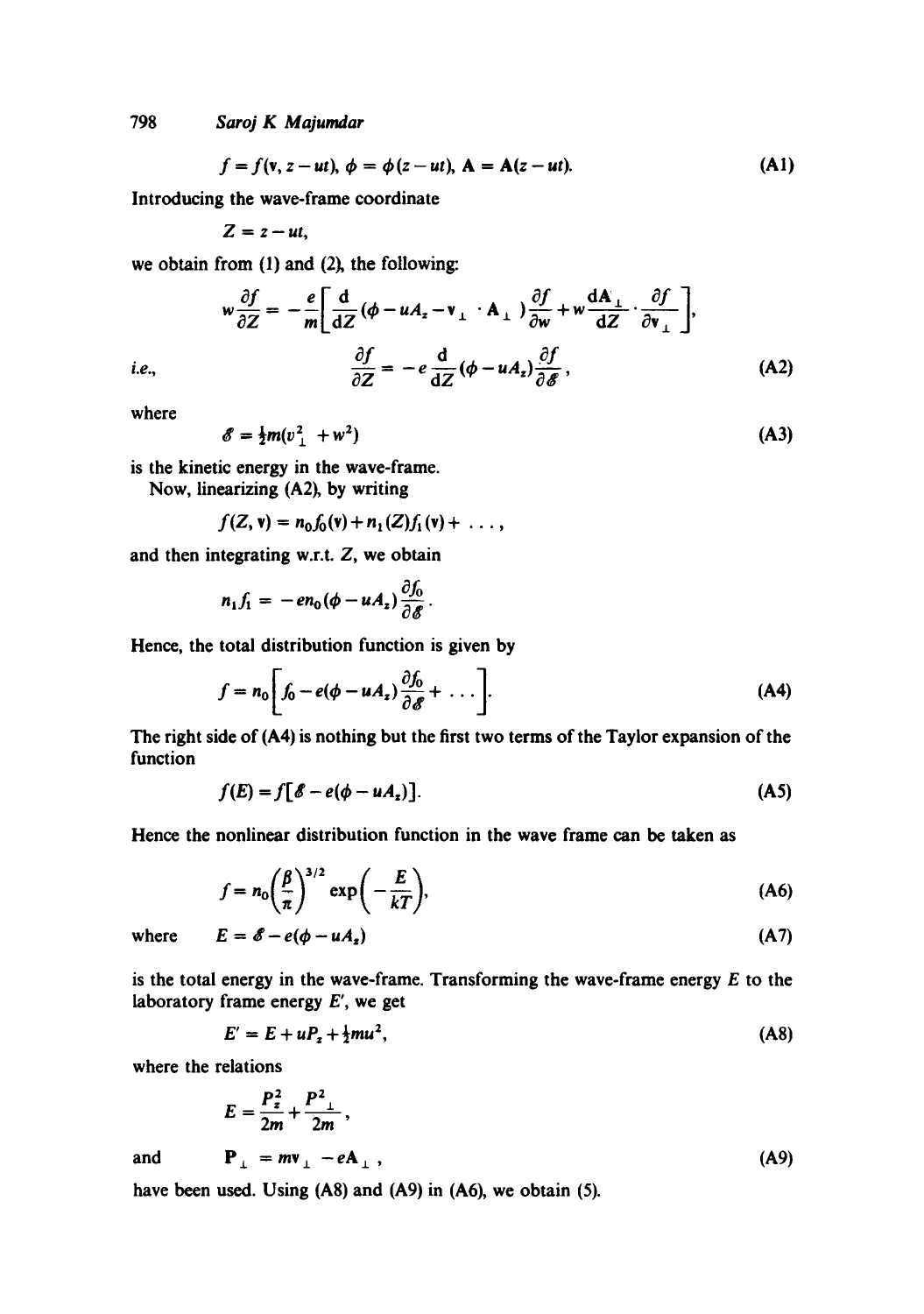# **Appendix B**

Derivation of (7), (8) and (9).

The electron density is given by the moment of the distribution function (5):

$$
n_{-} = \int f dv = \int dv_{\perp} \int_{-\infty}^{+\infty} dw f
$$
  
=  $n_{0} \left(\frac{\beta}{\pi}\right)^{3/2} \int dv_{\perp} exp\left[-\beta (v_{\perp} - \frac{e}{m} A_{\perp})^{2}\right]$   

$$
\times \int_{-\infty}^{+\infty} dw \frac{1}{2} exp(-\beta c_{0}^{2}) [exp(-\beta u^{2} - 2\beta uc_{0}) + exp(-\beta u^{2} + 2\beta uc_{0})].
$$
 (B1)

Now, using the standard series expansions of Hermite and Laguerre polynomials, one can write (Magnus and Oberhettinger 1949),

$$
\exp(-\beta u^2 - 2\beta u c_0) + \exp(-\beta u^2 + 2\beta u c_0)
$$
  
=  $\frac{1}{2} \sum_{n=0}^{\infty} \frac{2^{2n} n!}{(2n)!} (-\beta u^2)^n L_n^{-1/2} (\beta c_0^2),$  (B2)

where  $L_n^{-1/2}$  is the Laguerrer polynomial of argument  $\beta c_0^2$ . The quantity  $\beta c_0^2$  is given by (6). By using (10), this can be expressed as

$$
\beta c_0^2 = \beta w^2 - \beta u^2 (\eta + \mu^2) + 2\beta u \mu \cdot \mathbf{v}_\perp \,. \tag{B3}
$$

We next use the sum rule for the Laguerre polynomial

$$
L_n^{\alpha}(x+y) = \exp(y) \sum_{k=0}^{\infty} \frac{(-y)^k}{k!} L_n^{\alpha+k}(x), \tag{B4}
$$

and the relation (B3) to express  $L_n^{-1/2} (\beta c_0^2)$  in terms of  $L_n^{\alpha}(\beta w^2)$ . In this way, the right side of (B2), becomes

$$
2 \exp(\beta c_0^2 - \beta w^2) \sum_{n,k,\,l} \frac{(-\beta u^2)^n}{\left(\frac{1}{2}\right)_n} \frac{(\beta u^2)^k (\eta + \mu^2)^k}{k!}
$$
  
 
$$
\times \frac{(-2\beta u \mu \cdot v_\perp)^l}{l!} L_n^{-1/2 + k + l} (\beta w^2),
$$
  
\n
$$
\left(\frac{1}{2}\right)_n = \Gamma\left(\frac{1}{2} + n\right) / \Gamma\left(\frac{1}{2}\right).
$$
 (B5)

where

Using (B5) for the right side of (B2), and the standard integral

$$
\int_0^x dx \exp(-x) x^{\gamma-1} L_n^{\alpha}(x) = \frac{\Gamma(\gamma)\Gamma(1+\alpha+n-\gamma)}{n!\Gamma(1+\alpha-\gamma)}
$$

in the right side of (B1), one can carry out the integrals in w and  $v_{\perp}$  in successive order. Then carrying out the summation over the integer n, using the result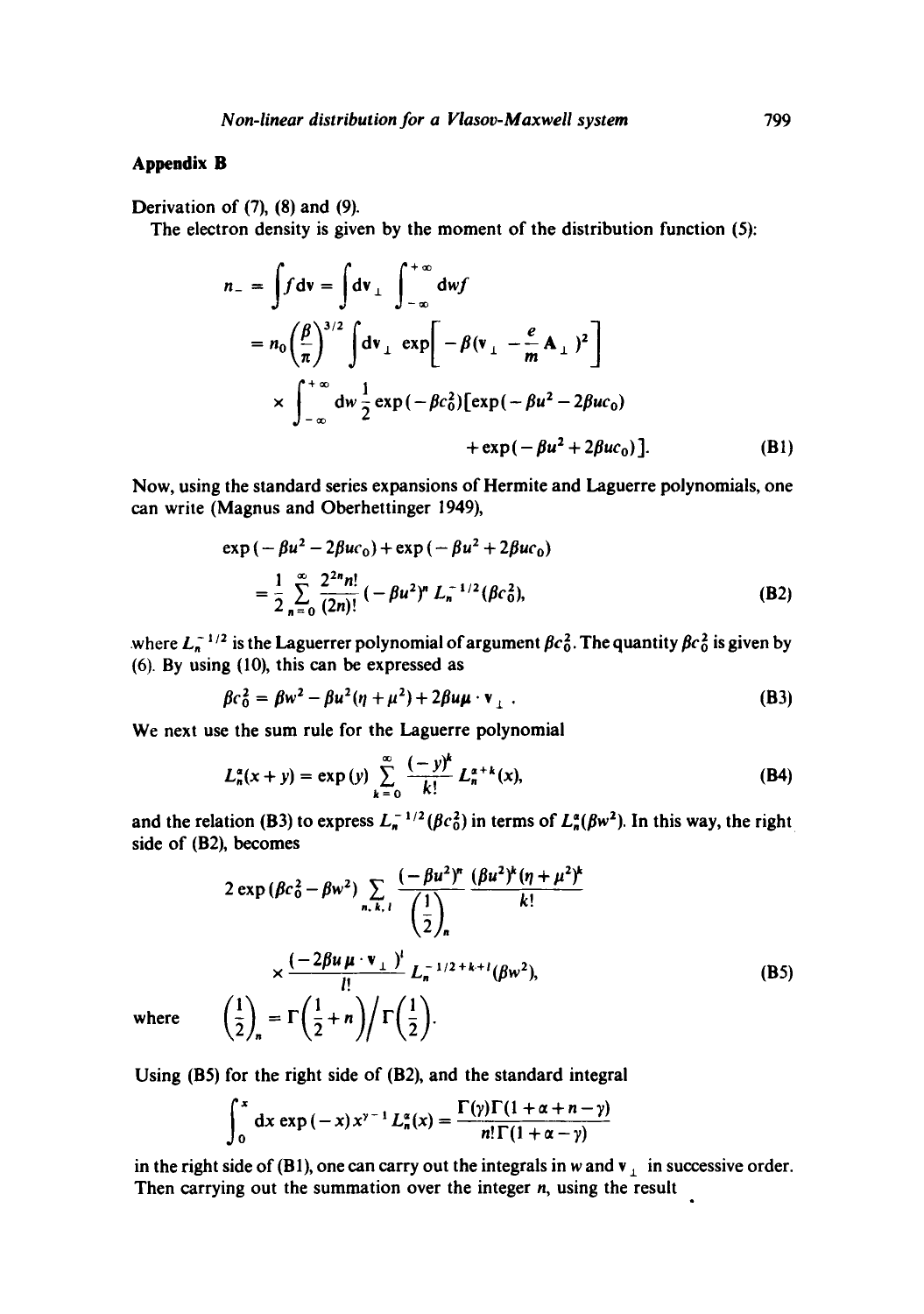$$
\sum_{n=0}^{\infty} \frac{(k+l)_n}{\left(\frac{1}{2}\right)_n} \cdot \frac{(-\beta u^2)^n}{n!} = M_{k+l},
$$
  

$$
M_{k+l} \equiv {}_1F_1(k+l; \frac{1}{2}; -\beta u^2)
$$

where

where

is the confluent hypergeometric function, we obtain the result given in (7).

Equation (8) can be similarly obtained with only a slight, but otherwise straightforward, modification of the  $v_{\perp}$  -integral.

Equation (9) needs a comment which we explain here. Writing the distribution function (5) as

$$
f = n_0 \left(\frac{\beta}{\pi}\right) \exp\left[-\beta (\mathbf{v}_{\perp} - \frac{e}{\mathbf{m}} \mathbf{A}_{\perp})^2\right] F,
$$
  

$$
F = \left(\frac{\beta}{\pi}\right)^{1/2} \exp\left[-\beta (u + c_0)^2\right],
$$
 (B6)

we get for the z component of flow  $\Gamma_z$ ,

$$
\Gamma_z = \int f v_z \, dv
$$
  
=  $\int dv_{\perp} n_0 \left(\frac{\beta}{\pi}\right) exp\left[-\beta \left(v_{\perp} - \frac{e}{m} A_{\perp}\right)^2\right] \int_{-\infty}^{+\infty} F v_z \, dv_z.$  (B7)

Next we write

$$
\int_{-\infty}^{+\infty} F v_z dv_z = \int_{-\infty}^{+\infty} F(u+w) dw
$$
  
=  $u \int_{-\infty}^{+\infty} F dw + \int_{-\infty}^{+\infty} F w dw.$  (B8)

The first integral on the right side of (B8) can be evaluated as outlined above. When used in (B7), this gives the value  $n - u$ . To evaluate the second integral of (B8), we use (6a) to change the integration variable from w to  $c<sub>0</sub>$ . In doing so, we note that in the trapped region, F has a discontinuity at  $w = 0$ , which gives rise to a branch point singularity at

$$
c_0 = \pm (\psi_1)^{1/2},
$$

by phase mixing of the trapped particle orbits,  $\psi_1$  being the top of the potential well. This is already explained in §2. Using this fact, we can write

$$
\int_{-\infty}^{+\infty} Fw \, dw = \int_{-\infty}^{+\infty} F c_0 \, dc_0 - \int_{-\psi^{1/2}}^{+\psi_1^{1/2}} F c_0 \, dc_0.
$$

The second integral on the right side above represents the phase-mixed current, which we shall neglect here, as this produces only initial damping of the wave. The first integral  $\int_{-\infty}^{+\infty} Fc_0 dc_0$  can be easily evaluated, which together with (B7) and (B8) yield the result given in (9).